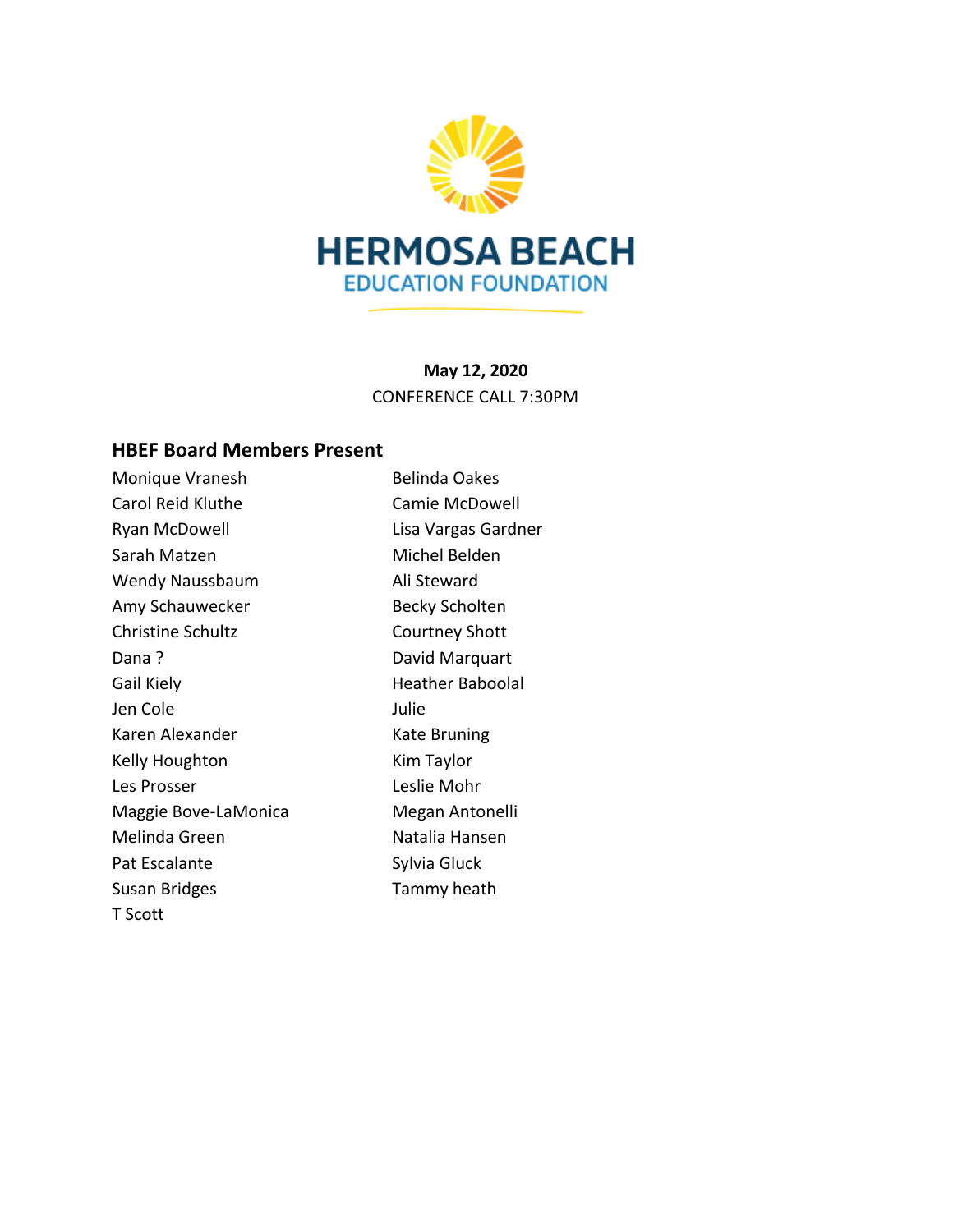#### **HBEF Board Members Not Present**

| <b>Howard Maycon</b> | Jenny Slusser         |
|----------------------|-----------------------|
| Jenny Fix            | Liz Tyndorf           |
| Joyce Rista          | Kate Bruning          |
| Rachel Rotabi        | <b>Shauna Mullins</b> |
| Lorraine Maycon      | <b>Steve Mullins</b>  |
| Jennifer Bushbaum    | <b>Bill Miller</b>    |
| Tracy Vanosdall      | Vince Busam           |
| Jonalyn Morris Busam | Megan Gerst           |
| Debra Luckey         | Kelly Houghton        |
|                      |                       |

#### **AGENDA**

# **Call to Order - 7:33PM**

#### **HBEF Reports**

- Approval of March 17, 2020 Minutes
- Camie McDowell motion to approve
- Belinda 2nd motion

# **HBEF Executive Board Reports**

President Carol Reid Kluthe

- Hearts of Hermosa is down 25% from previous year due to pulling 112 items
- Looking toward Spring Campaign to fill the financial gap
- Hearts in Hermosa with window clings for donations, teacher feature profiles, would love video and student content to share with parents
- Hermosa Brewing Co does virtual music and has donation link with proceeds to benefits **HBEF**
- Donation of signed Lady Gaga guitar auction to proceeds HBEF
- Recruiting for 2020/21 Annual giving, sponsorships, director of fundraising, marketing team, social media, Vice President

Operations Kelly Houghton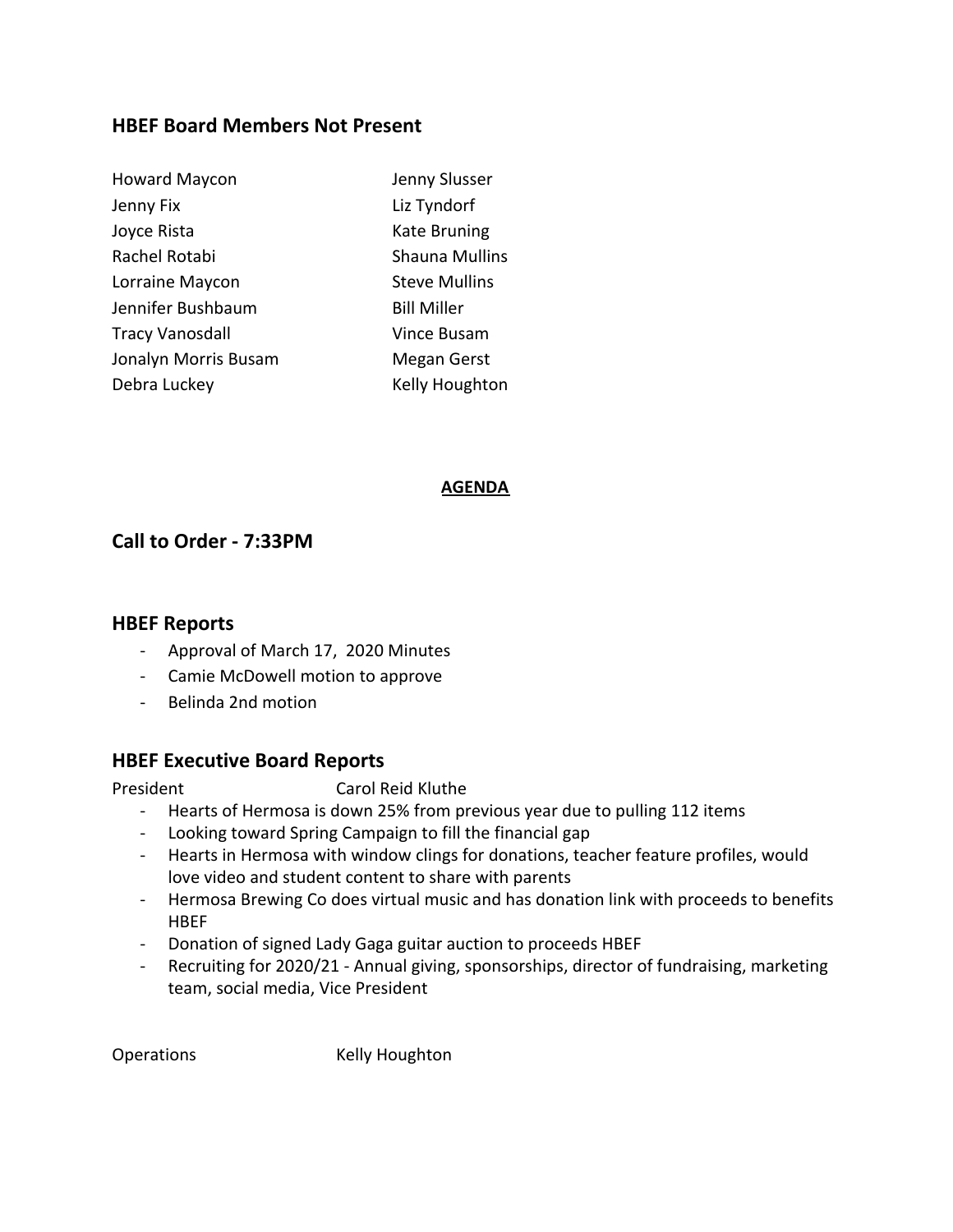#### Secretary **Kimberly Murgatroyd**

- Getting New parents on lists

#### Annual Giving Camie McDowell & Kate Bruning

- Hearts in Hermosa has raised \$6,000 so far and working on delivering decals
- Benefactor bags

Sponsorships Sarah Matzen & Megan Gerst

- \$147,000 has come in for sponsors
- Handful of open balances that are trying to close
- Thrive Newsletter in progress for June for sponsors social media
- Banners at both campuses

Treasurer Belinda Oakes

- As of May 2, 2020 HBEF is \$270,000 from goal
- HBYV donated an additional \$5,000
- Windsong grant and Spring campaign will help reach the goal

Endowment Ryan McDowell

- HBEF Portfolio is at \$2.5 million, down 6% from the last year
- 55% Stocks, 32% Bonds, remainder is in cash

Communications Jonalyn Morris Busam

Marketing

# **HVPTO Reports**

President PTO - Lisa Gardner

# **HBEF General Board Reports**

Real Estate Initiative Rachel Rotabi

# **HBEF Board Action**

Not applicable this meeting

# **HBEF Completed Activities**

Annual Giving Fall Campaign Fall Cocktail Party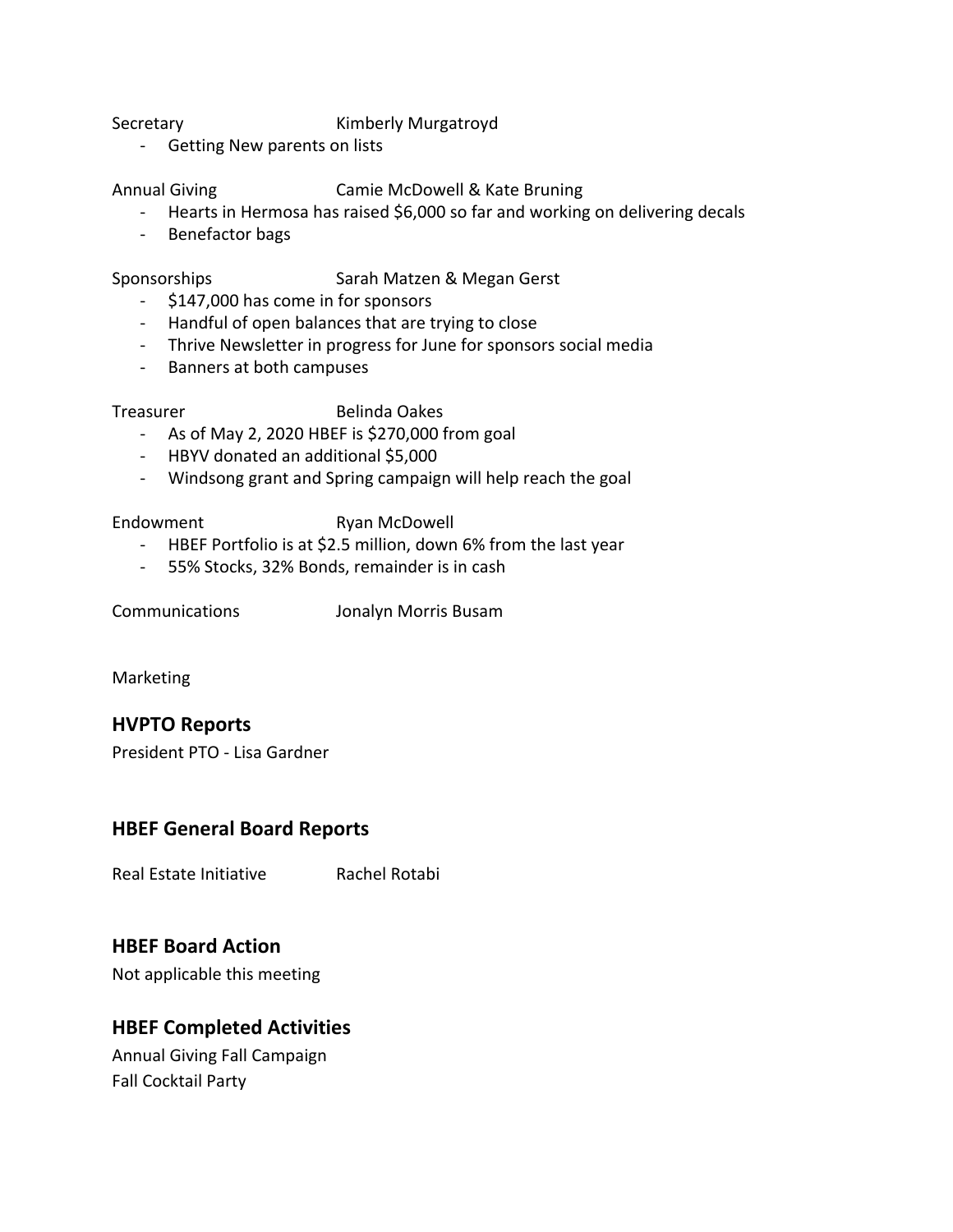Skechers Walk Giving Week Moms Night Out Hearts of Hermosa

#### **HBEF Upcoming Events**

Spring Annual Giving Campaign (Hearts in Hermosa)

#### **Other Reports**

School Board Representative – Jen Cole

- Mental Health Awareness Month
- Sending letters to congress regarding funding
- Superintendent search in progress
- Discussion about staying in current schools and not moving for school start

Superintendent – Pat Escalante

- Teacher appreciation was fantastic

Director of Administrative Services - Kim Taylor

- Surveys coming next week to students/parents regarding learning from home

View and Valley Principals – Amy Rockwell

- Teachers have been doing incredible with distance learning

#### – Sylvia Gluck

- Taken over communication for school staff/parents
- Launching "Lunch Clubs" this week legos, arts/crafts, photography etc..

View and Valley Teacher Representatives

#### – T Scott

- Working on commencement ceremony to celebrate the kids

#### – Tammy Heath

- Looking forward to spirit week

Beach Cities Health District - Ali Steward

- Mental Health Awareness Month "It's ok to not be okay"
- Families Connected Speaker Series is available
- "Talk About It workshops" on Thursdays on health, mindfulness, family conflict